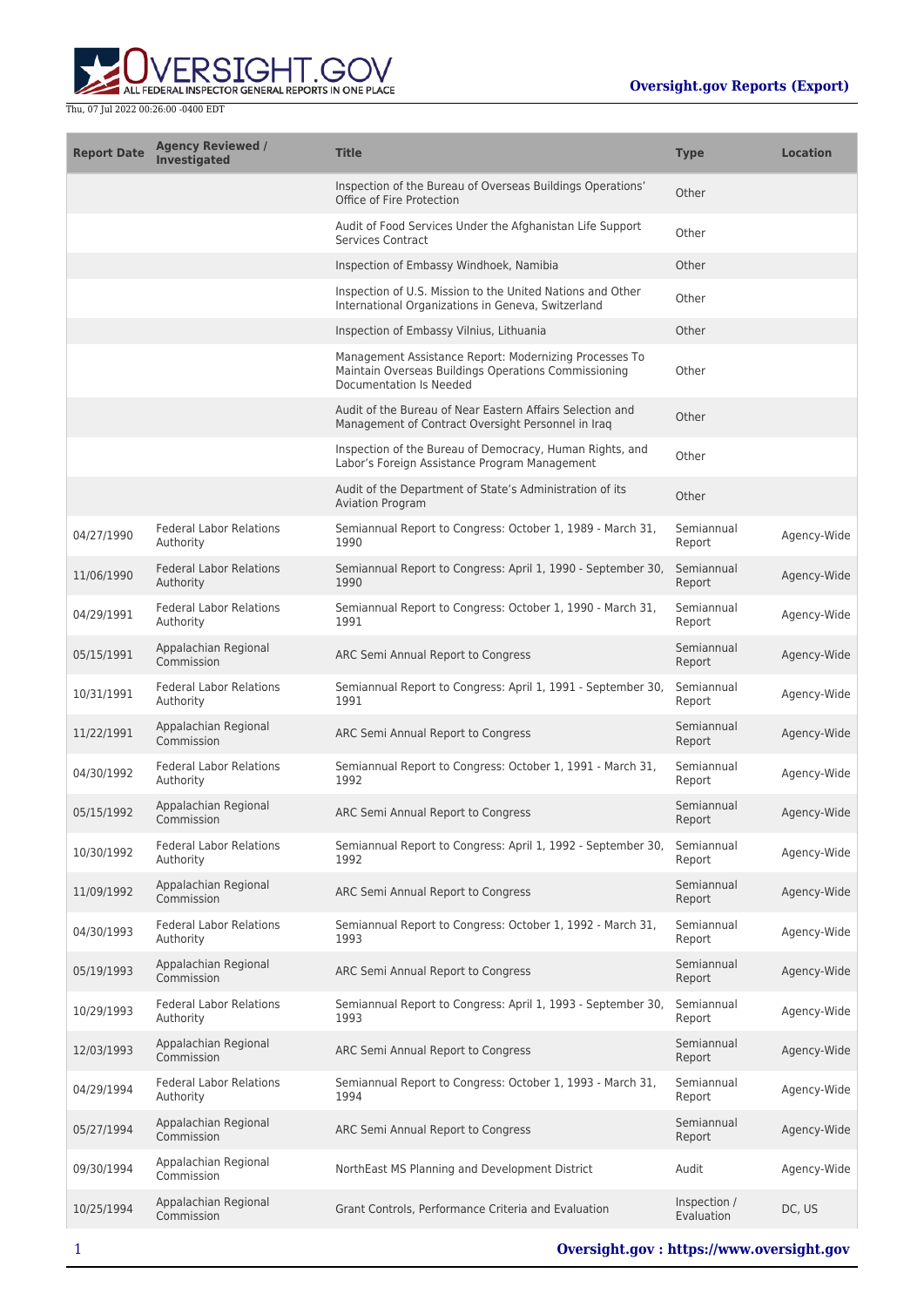## **Oversight.gov Reports (Export)**



| <b>Report Date</b> | <b>Agency Reviewed /</b><br><b>Investigated</b> | <b>Title</b>                                                         | <b>Type</b>                | <b>Location</b> |
|--------------------|-------------------------------------------------|----------------------------------------------------------------------|----------------------------|-----------------|
| 10/26/1994         | <b>Federal Labor Relations</b><br>Authority     | Semiannual Report to Congress: April 1, 1994 - September 30,<br>1994 | Semiannual<br>Report       | Agency-Wide     |
| 10/27/1994         | Appalachian Regional<br>Commission              | Regional Tourism Initiative                                          | Review                     | KY, US          |
| 12/05/1994         | Appalachian Regional<br>Commission              | I-1 Visa Waiver - MD                                                 | Inspection /<br>Evaluation | MD, US          |
| 12/05/1994         | Appalachian Regional<br>Commission              | ARC Semi Annual Report to Congress                                   | Semiannual<br>Report       | Agency-Wide     |
| 12/08/1994         | Appalachian Regional<br>Commission              | I-1 Visa Waiver - VA                                                 | Inspection /<br>Evaluation | VA, US          |
| 12/08/1994         | Appalachian Regional<br>Commission              | I-1 Visa Waiver - WV                                                 | Inspection /<br>Evaluation | WV, US          |
| 12/19/1994         | Appalachian Regional<br>Commission              | I-1 Visa Waiver - WV                                                 | Inspection /<br>Evaluation | WV, US          |
| 12/21/1994         | Appalachian Regional<br>Commission              | Review of the Research Foundation of State University of NY          | Review                     | NY, US          |
| 12/23/1994         | Appalachian Regional<br>Commission              | J-1 Visa Waiver - WV                                                 | Review                     | WV, US          |
| 01/04/1995         | Appalachian Regional<br>Commission              | WV Department of Commerce Labor and Environmental<br>Resources       | Audit                      | Agency-Wide     |
| 02/22/1995         | Appalachian Regional<br>Commission              | Consolidated Technical Assistance Grant - AL                         | Audit                      | AL, US          |
| 03/07/1995         | Appalachian Regional<br>Commission              | J-1 Visa Waiver - AL                                                 | Inspection /<br>Evaluation | AL, US          |
| 03/08/1995         | Appalachian Regional<br>Commission              | LEED Grant - Economic Development Institute                          | Audit                      | AL, US          |
| 03/09/1995         | Appalachian Regional<br>Commission              | I-1 Visa Waiver - AL                                                 | Inspection /<br>Evaluation | AL, US          |
| 03/28/1995         | Appalachian Regional<br>Commission              | Enterprise Development Program                                       | Audit                      | PA, US          |
| 03/28/1995         | Appalachian Regional<br>Commission              | Upper Catawba River Basin Water Quality Program                      | Audit                      | NC, US          |
| 03/28/1995         | Appalachian Regional<br>Commission              | <b>SEDA - Council of Governments</b>                                 | Audit                      | PA, US          |
| 03/28/1995         | Appalachian Regional<br>Commission              | Buckeye Hills-Hocking Valley Regional Development                    | Audit                      | OH, US          |
| 03/28/1995         | Appalachian Regional<br>Commission              | OH Valley Regional Development Commission                            | Audit                      | OH, US          |
| 03/28/1995         | Appalachian Regional<br>Commission              | NC Western Piedmont Council of Government                            | Audit                      | NC, US          |
| 03/28/1995         | Appalachian Regional<br>Commission              | SC Appalachian Council of Governments - RLF                          | Audit                      | SC, US          |
| 03/31/1995         | Appalachian Regional<br>Commission              | MS Resource Center Development Project                               | Audit                      | MS, US          |
| 03/31/1995         | Appalachian Regional<br>Commission              | Business Development RLF - SC                                        | Audit                      | Agency-Wide     |
| 03/31/1995         | Appalachian Regional<br>Commission              | Seneca Trail Resource Conservation and Development Council           | Review                     | NY, US          |
| 04/12/1995         | Appalachian Regional<br>Commission              | Excellence Project at Dalton High School                             | Audit                      | GA, US          |
| 04/25/1995         | Appalachian Regional<br>Commission              | Dental Care for Appalachia Children                                  | Audit                      | KY, US          |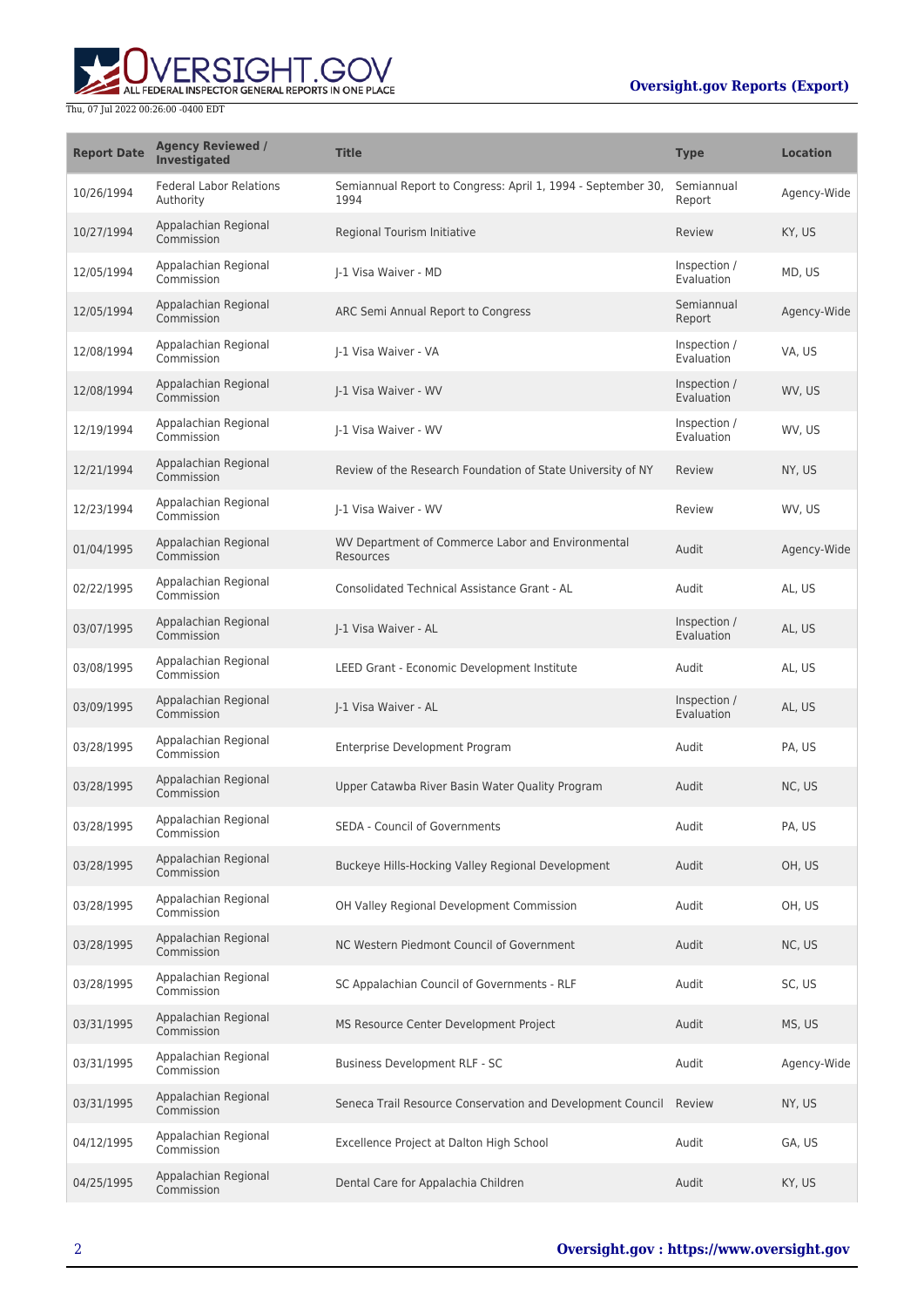## **Oversight.gov Reports (Export)**



| <b>Report Date</b> | <b>Agency Reviewed /</b><br>Investigated    | <b>Title</b>                                                                            | <b>Type</b>                | <b>Location</b> |
|--------------------|---------------------------------------------|-----------------------------------------------------------------------------------------|----------------------------|-----------------|
| 04/27/1995         | Appalachian Regional<br>Commission          | Western MD Multi Bank Community Development Corporation                                 | Audit                      | MD, US          |
| 04/27/1995         | Appalachian Regional<br>Commission          | Western MD Community College Video Network                                              | Audit                      | MD, US          |
| 04/27/1995         | Appalachian Regional<br>Commission          | Tri-County Council for Western MD                                                       | Audit                      | MD, US          |
| 04/28/1995         | Appalachian Regional<br>Commission          | Building the Economic Cornerstone of WV                                                 | Review                     | WV, US          |
| 04/28/1995         | <b>Federal Labor Relations</b><br>Authority | Semiannual Report to Congress: October 1, 1994 - March 31,<br>1995                      | Semiannual<br>Report       | Agency-Wide     |
| 05/01/1995         | Appalachian Regional<br>Commission          | Controls over Contracts/Grants with Expired Performance<br>Periods                      | Review                     | DC, US          |
| 05/02/1995         | Appalachian Regional<br>Commission          | NC Department of Administration - Consolidated Technical<br><b>Assistance Grant</b>     | Audit                      | NC, US          |
| 05/08/1995         | Appalachian Regional<br>Commission          | Review of Hindman Settlement School                                                     | Review                     | KY, US          |
| 05/18/1995         | Appalachian Regional<br>Commission          | ARC Semi Annual Report to Congress                                                      | Semiannual<br>Report       | Agency-Wide     |
| 06/05/1995         | Appalachian Regional<br>Commission          | Infrastructure Development for the 21st Century                                         | Audit                      | VA, US          |
| 06/20/1995         | Appalachian Regional<br>Commission          | Review of TN Center for Research and Development                                        | Review                     | TN. US          |
| 06/30/1995         | Appalachian Regional<br>Commission          | Full Time School/Summer Tutorial Program for Dyslexic<br>Students                       | Review                     | KY, US          |
| 07/11/1995         | Appalachian Regional<br>Commission          | NY State Summer Institutes Grant                                                        | Review                     | NY, US          |
| 08/01/1995         | Appalachian Regional<br>Commission          | <b>WV Telelearning Network</b>                                                          | Audit                      | WV, US          |
| 08/25/1995         | Appalachian Regional<br>Commission          | Review of Friendship House Inc.                                                         | Review                     | GA, US          |
| 09/25/1995         | Appalachian Regional<br>Commission          | Review of TN Department of Education Adult Literacy                                     | Review                     | Agency-Wide     |
| 09/26/1995         | Appalachian Regional<br>Commission          | Review of Ohio Department of Development, Appalachian<br>Industrial Re-training Project | Review                     | OH, US          |
| 09/28/1995         | Appalachian Regional<br>Commission          | Review of Health Care Information                                                       | Review                     | OH, US          |
| 09/30/1995         | Appalachian Regional<br>Commission          | <b>Flexible Manufacturing Networks</b>                                                  | Review                     | Agency-Wide     |
| 10/10/1995         | Appalachian Regional<br>Commission          | Review of Seedling Grants Program                                                       | Audit                      | KY, US          |
| 10/10/1995         | Appalachian Regional<br>Commission          | TN Department of Economic and Community Devlopment                                      | Audit                      | TN, US          |
| 11/03/1995         | Appalachian Regional<br>Commission          | ARC Semi Annual Report to Congress                                                      | Semiannual<br>Report       | Agency-Wide     |
| 11/29/1995         | Appalachian Regional<br>Commission          | RLF Enterprise Development Grants and Regional Incubator<br>Grant                       | Review                     | Agency-Wide     |
| 11/30/1995         | Appalachian Regional<br>Commission          | Rural Health Care Expansion Project                                                     | Review                     | WV, US          |
| 12/13/1995         | Appalachian Regional<br>Commission          | <b>Consolidated Technical Assistance Grant - NY</b>                                     | Audit                      | NY, US          |
| 12/15/1995         | Appalachian Regional<br>Commission          | J-1 Visa Waiver - KY                                                                    | Inspection /<br>Evaluation | KY, US          |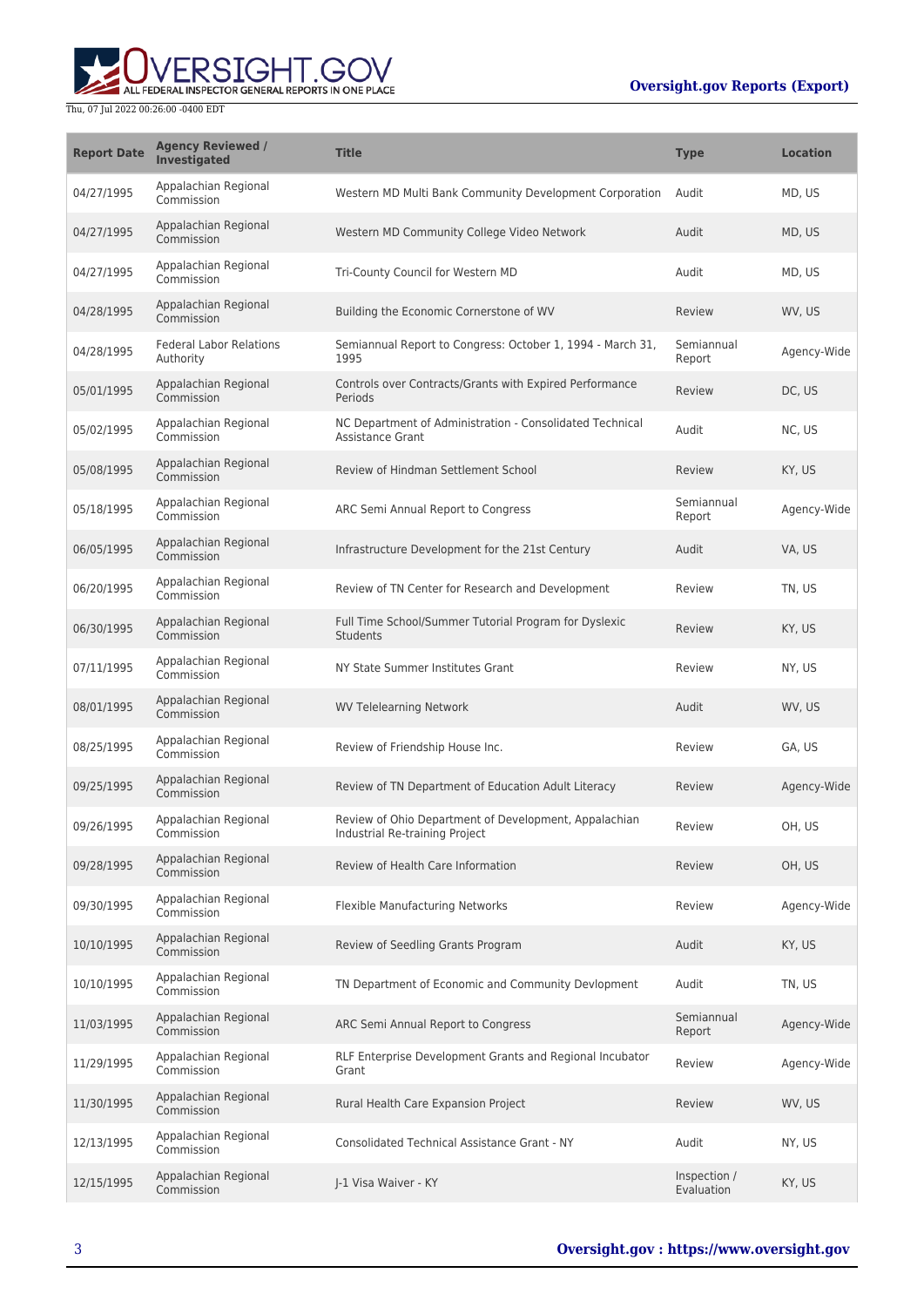

| <b>Report Date</b> | <b>Agency Reviewed /</b><br><b>Investigated</b> | <b>Title</b>                                                                                                         | <b>Type</b>                | <b>Location</b>                    |
|--------------------|-------------------------------------------------|----------------------------------------------------------------------------------------------------------------------|----------------------------|------------------------------------|
| 12/15/1995         | Appalachian Regional<br>Commission              | I-1 Visa Waiver - WV                                                                                                 | Inspection /<br>Evaluation | WV, US                             |
| 12/18/1995         | Appalachian Regional<br>Commission              | I-1 Visa Waiver - Survey Selected Health Care Providers                                                              | Inspection /<br>Evaluation | Agency-Wide                        |
| 12/20/1995         | Appalachian Regional<br>Commission              | I-1 Visa Waiver - KY                                                                                                 | Inspection /<br>Evaluation | KY, US                             |
| 12/21/1995         | Appalachian Regional<br>Commission              | Appalachian Workforce Development Project                                                                            | Audit                      | PA, US                             |
| 01/02/1996         |                                                 | 1993 CROP DISASTER PAYMENTS - BROOKS/JIM HOGG COS.,<br>TX                                                            | Audit                      |                                    |
| 01/02/1996         | Appalachian Regional<br>Commission              | Memorandum Report on ARC Travel Vouchers and<br><b>Reimbursement Calculations</b>                                    | Inspection /<br>Evaluation | DC, US                             |
| 01/17/1996         | Appalachian Regional<br>Commission              | Enhancing Manufacturing Competitiveness in Appalachia                                                                | Audit                      | OH, US                             |
| 02/28/1996         | Appalachian Regional<br>Commission              | Review of Onan Corporation Employee Training Program                                                                 | Audit                      | AL, US                             |
| 03/21/1996         | Appalachian Regional<br>Commission              | Response to Survey on Grantee Claims Processing                                                                      | Inspection /<br>Evaluation | DC, US                             |
| 03/22/1996         | Appalachian Regional<br>Commission              | Interim Survey Report of ARC Grants Awarded for Industrial<br>Park Site Improvements                                 | Inspection /<br>Evaluation | Agency-Wide                        |
| 03/26/1996         | Appalachian Regional<br>Commission              | Report on Research Foundation of SUNY Regional<br>Development Initiative to Enhance Manufacturing<br>Competitiveness | Review                     | NY, US                             |
| 03/27/1996         | Appalachian Regional<br>Commission              | Three River Waste Management Authority                                                                               | Audit                      | MS, US                             |
| 03/29/1996         | Appalachian Regional<br>Commission              | I-1 Visa Waiver - SC                                                                                                 | Inspection /<br>Evaluation | SC, US                             |
| 04/03/1996         | Appalachian Regional<br>Commission              | J-1 Visa Waiver - SC                                                                                                 | Inspection /<br>Evaluation | SC, US                             |
| 04/03/1996         | Appalachian Regional<br>Commission              | Cullman Water Reservoir Project                                                                                      | Audit                      | AL, US                             |
| 04/19/1996         | Appalachian Regional<br>Commission              | Review of Interactive Distance Learning Network                                                                      | Audit                      | AL, US                             |
| 04/29/1996         | <b>Federal Labor Relations</b><br>Authority     | Semiannual Report to Congress: October 1, 1995 - March 31,<br>1996                                                   | Semiannual<br>Report       | Agency-Wide                        |
| 05/01/1996         | Appalachian Regional<br>Commission              | Immunization Outreach Program for Appalachian Children                                                               | Audit                      | SC, US                             |
| 05/02/1996         | Appalachian Regional<br>Commission              | <b>Consolidated Technical Assistance Grant - MS</b>                                                                  | Audit                      | $\bullet$ MS, US<br>$\cdot$ MS, US |
| 05/05/1996         | Appalachian Regional<br>Commission              | Financial Statements and Single Audit Review - North Central<br><b>PA</b>                                            | Inspection /<br>Evaluation | Agency-Wide                        |
| 05/15/1996         | Appalachian Regional<br>Commission              | WV Rural Development Council Empowerment Zone &<br><b>Enterprise Communities Program</b>                             | Audit                      | WV, US                             |
| 05/15/1996         | Appalachian Regional<br>Commission              | Kanawha County Schools Regulatory Training Center                                                                    | Audit                      | WV, US                             |
| 05/15/1996         | Appalachian Regional<br>Commission              | Alliance for the Arts                                                                                                | Audit                      | WV, US                             |
| 05/17/1996         | Appalachian Regional<br>Commission              | ARC Semi Annual Report to Congress                                                                                   | Semiannual<br>Report       | Agency-Wide                        |
| 05/29/1996         | Appalachian Regional<br>Commission              | ARC Memorandums of Understanding and Agreement                                                                       | Review                     | Agency-Wide                        |
| 06/14/1996         | Appalachian Regional<br>Commission              | NC Department of Human Resources                                                                                     | Audit                      | NC, US                             |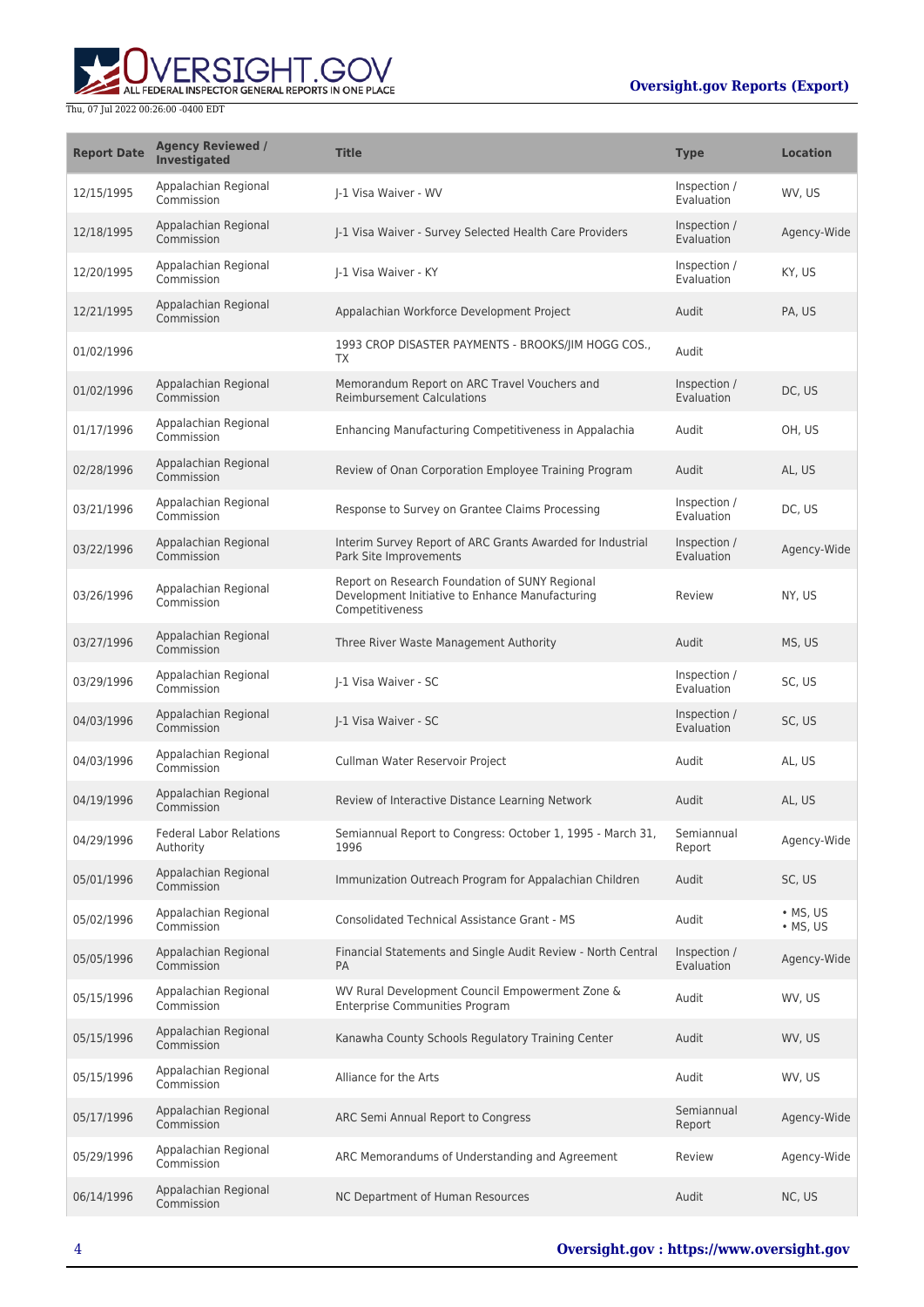

| <b>Report Date</b> | <b>Agency Reviewed /</b><br>Investigated | <b>Title</b>                                                                                      | <b>Type</b>                | <b>Location</b>                  |
|--------------------|------------------------------------------|---------------------------------------------------------------------------------------------------|----------------------------|----------------------------------|
| 07/12/1996         | Appalachian Regional<br>Commission       | Towns County Drop-out Prevention Project                                                          | Audit                      | GA, US                           |
| 07/19/1996         | Appalachian Regional<br>Commission       | Murray County Apprenticeship Program                                                              | Audit                      | GA, US                           |
| 07/25/1996         | Appalachian Regional<br>Commission       | Volunteers for Communities Program                                                                | Audit                      | VA, US                           |
| 07/30/1996         | Appalachian Regional<br>Commission       | Consolidated Technical Assistance Grant - PA                                                      | Audit                      | PA, US                           |
| 07/31/1996         | Appalachian Regional<br>Commission       | Whitfield County Apprenticeship Program                                                           | Audit                      | GA, US                           |
| 07/31/1996         | Appalachian Regional<br>Commission       | <b>Review of Status of Service Contracts</b>                                                      | Review                     | DC, US                           |
| 08/01/1996         | Appalachian Regional<br>Commission       | Controls over Contracts/Grants with Expired Performance<br>Periods                                | Review                     | DC, US                           |
| 08/02/1996         | Appalachian Regional<br>Commission       | I-1 Visa Waiver - GA                                                                              | Inspection /<br>Evaluation | GA, US                           |
| 08/16/1996         | Appalachian Regional<br>Commission       | Southern Technology Council                                                                       | Review                     | Agency-Wide                      |
| 08/16/1996         | Appalachian Regional<br>Commission       | Southern Growth Policies Board                                                                    | Audit                      | Agency-Wide                      |
| 08/16/1996         | Appalachian Regional<br>Commission       | Southern Technology Council                                                                       | Review                     | Agency-Wide                      |
| 08/27/1996         | Appalachian Regional<br>Commission       | Digitization of Cadastral Maps                                                                    | Review                     | VA, US                           |
| 08/27/1996         | Appalachian Regional<br>Commission       | Southern Tier East Regional Development Board - NY                                                | Audit                      | NY, US                           |
| 08/28/1996         | Appalachian Regional<br>Commission       | MD Department of Business and Economic Development                                                | Audit                      | MD, US                           |
| 08/28/1996         | Appalachian Regional<br>Commission       | Report of Applying Agreed-Upon Procedures - MD Department<br>of Business and Economic Development | Audit                      | MD, US                           |
| 08/30/1996         | Appalachian Regional<br>Commission       | LDD and the Multi-County Shared and Distributed GIS System                                        | Audit                      | VA, US                           |
| 09/08/1996         |                                          | EMERGENCY FEED PROGRAM IN TEXAS                                                                   | Audit                      |                                  |
| 09/11/1996         | Appalachian Regional<br>Commission       | Report of Applying Agreed-Upon Procedures - Concord College Audit                                 |                            | WV, US                           |
| 09/17/1996         | Appalachian Regional<br>Commission       | Local Affiliate Matching Grant Program                                                            | Audit                      | KY, US                           |
| 09/23/1996         | Appalachian Regional<br>Commission       | Memorandum Report on the Review of the Regional VI<br>Planning and Development Council            | Audit                      | WV, US                           |
| 09/30/1996         | Appalachian Regional<br>Commission       | I-1 Visa Waiver - MS                                                                              | Inspection /<br>Evaluation | $\cdot$ TN, US<br>$\cdot$ TN, US |
| 09/30/1996         | Appalachian Regional<br>Commission       | America's Scenic Triangle Tourism Inititative                                                     | Audit                      | TN, US                           |
| 09/30/1996         | Appalachian Regional<br>Commission       | Enterprise Development Program                                                                    | Audit                      | PA, US                           |
| 09/30/1996         | Appalachian Regional<br>Commission       | Accelerated Grinder Trainer Program                                                               | Audit                      | PA, US                           |
| 09/30/1996         | Appalachian Regional<br>Commission       | Administrative Grant and Enterprise Development Grant                                             | Audit                      | PA, US                           |
| 10/01/1996         | Appalachian Regional<br>Commission       | Review of Jesse Owens Memorial Park Project                                                       | Review                     | AL, US                           |
| 10/10/1996         | Appalachian Regional<br>Commission       | Review of Tourism Project                                                                         | Audit                      | MS, US                           |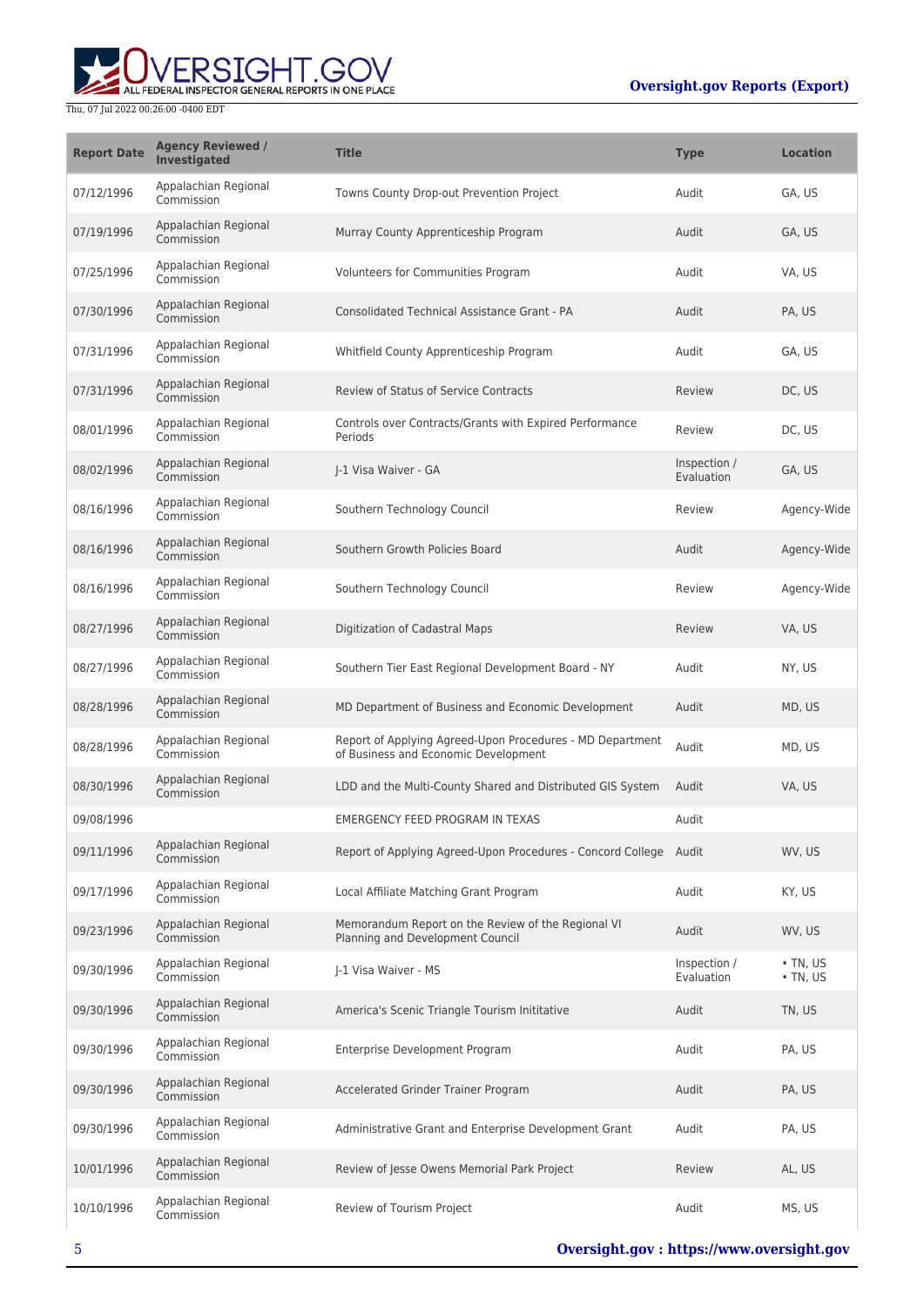

| <b>Report Date</b> | <b>Agency Reviewed /</b><br>Investigated    | <b>Title</b>                                                                        | <b>Type</b>                | <b>Location</b> |
|--------------------|---------------------------------------------|-------------------------------------------------------------------------------------|----------------------------|-----------------|
| 10/11/1996         | Appalachian Regional<br>Commission          | Implementation of the Family Center                                                 | Audit                      | PA, US          |
| 10/15/1996         | Appalachian Regional<br>Commission          | Alliance for Manufacturing Competitiveness Phase II                                 | Audit                      | NY, US          |
| 10/18/1996         | Appalachian Regional<br>Commission          | Municipal Partnership Demonstration                                                 | Audit                      | NY, US          |
| 10/18/1996         | Appalachian Regional<br>Commission          | Rail Line Preservation                                                              | Audit                      | NY, US          |
| 10/18/1996         | Appalachian Regional<br>Commission          | Southern Tier West Regional Planning and Development                                | Audit                      | NY, US          |
| 10/22/1996         | Appalachian Regional<br>Commission          | I-1 Visa Waiver - MS                                                                | Inspection /<br>Evaluation | Agency-Wide     |
| 10/25/1996         | Appalachian Regional<br>Commission          | J-1 Waiver Program MDO Medical Services, Inc.                                       | Inspection /<br>Evaluation | Agency-Wide     |
| 10/25/1996         | Appalachian Regional<br>Commission          | <b>Housing Technical Assistance</b>                                                 | Audit                      | NY, US          |
| 10/29/1996         | Appalachian Regional<br>Commission          | Memorandum on Concord College WV                                                    | Audit                      | WV, US          |
| 10/31/1996         | <b>Federal Labor Relations</b><br>Authority | Semiannual Report to Congress: April 1, 1996 - September 30,<br>1996                | Semiannual<br>Report       | Agency-Wide     |
| 11/01/1996         | Appalachian Regional<br>Commission          | J-1 Visa Waiver - SC                                                                | Inspection /<br>Evaluation | SC, US          |
| 11/29/1996         | Appalachian Regional<br>Commission          | ARC Semi Annual Report to Congress                                                  | Semiannual<br>Report       | Agency-Wide     |
| 12/23/1996         | Appalachian Regional<br>Commission          | Development of long term strategic for economic<br>development                      | Audit                      | KY, US          |
| 01/07/1997         | Appalachian Regional<br>Commission          | Review of Equipment Purchase with ARC Grant Funds                                   | Inspection /<br>Evaluation | SC, US          |
| 01/14/1997         | Appalachian Regional<br>Commission          | Newborn Screening Project                                                           | Audit                      | AL, US          |
| 01/28/1997         | Appalachian Regional<br>Commission          | Home Health Telecommunications Project & Nurse<br>Practitioner Telemedicine Project | Audit                      | SC, US          |
| 02/18/1997         | Appalachian Regional<br>Commission          | J-1 Visa Waiver - KY                                                                | Inspection /<br>Evaluation | KY, US          |
| 02/20/1997         | Appalachian Regional<br>Commission          | Report on Applying Agreed Upon Procedures to NC<br>Department of Administration     | Audit                      | NC, US          |
| 02/20/1997         | Appalachian Regional<br>Commission          | Report of Applying Agreed-Upon Procedures - NC Department<br>of Administration      | Audit                      | NC, US          |
| 03/03/1997         | Appalachian Regional<br>Commission          | Cooperative Tourism Marketing Program to Attract German<br><b>Travelers</b>         | Audit                      | OH, US          |
| 03/12/1997         | Appalachian Regional<br>Commission          | Heritage Corridor Project                                                           | Audit                      | SC, US          |
| 03/19/1997         | Appalachian Regional<br>Commission          | Development Support System                                                          | Audit                      | SC, US          |
| 03/19/1997         | Appalachian Regional<br>Commission          | Library Telecommunications/Computer Network Project                                 | Audit                      | SC, US          |
| 03/26/1997         | Appalachian Regional<br>Commission          | Update Report on Controls and Contacts with Expired<br><b>Performance Periods</b>   | Inspection /<br>Evaluation | DC, US          |
| 04/28/1997         | Appalachian Regional<br>Commission          | Community Oriented Health Care Project - Financial<br>Statement                     | Audit                      | WV, US          |
| 04/28/1997         | Appalachian Regional<br>Commission          | Land Use Plan                                                                       | Audit                      | PA, US          |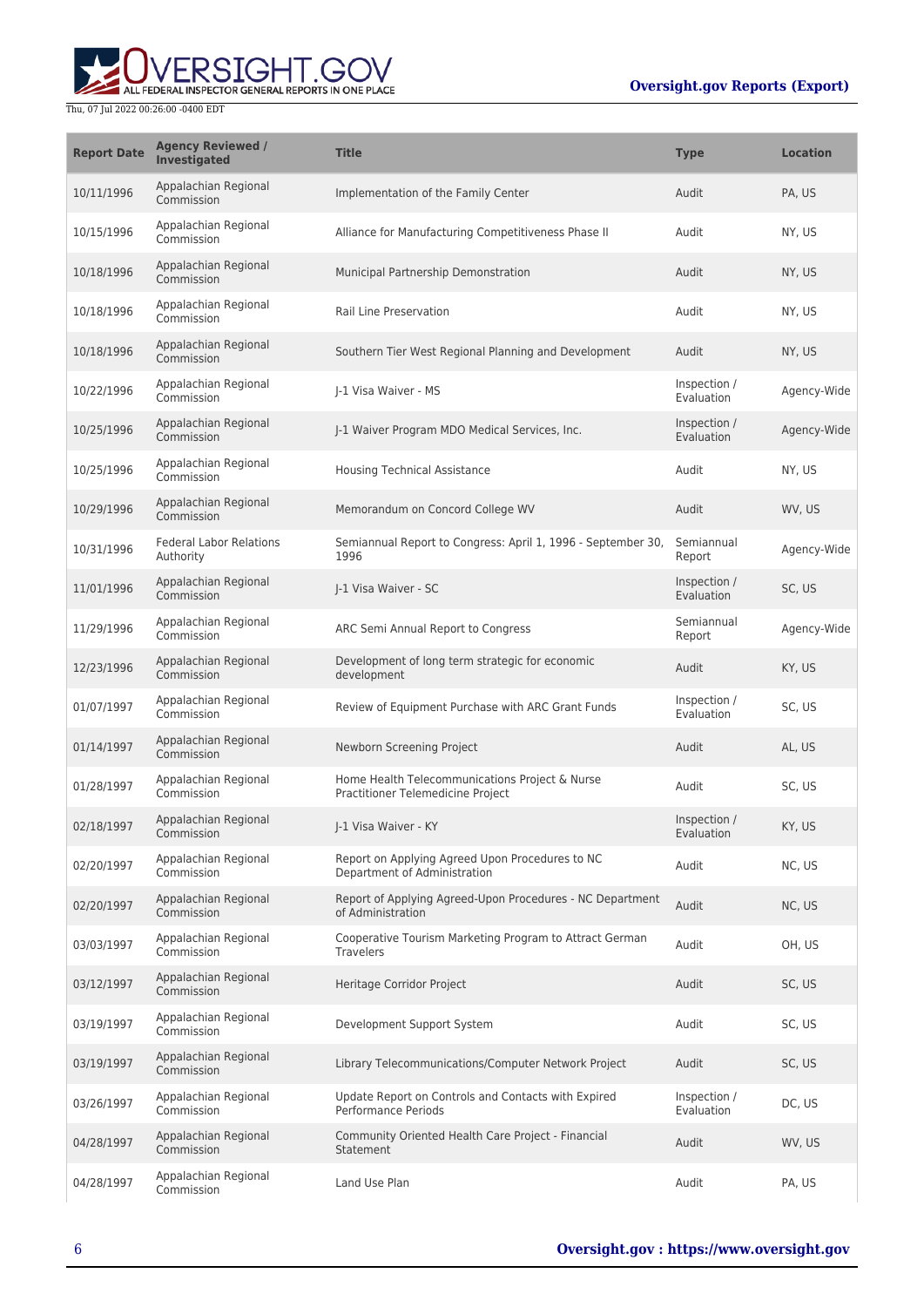# ALL FEDERAL INSPECTOR GENERAL REPORTS IN ONE PLACE Thu, 07 Jul 2022 00:26:00 -0400 EDT

| <b>Report Date</b> | <b>Agency Reviewed /</b><br><b>Investigated</b> | <b>Title</b>                                                                 | <b>Type</b>                | <b>Location</b> |
|--------------------|-------------------------------------------------|------------------------------------------------------------------------------|----------------------------|-----------------|
| 04/28/1997         | Appalachian Regional<br>Commission              | Geotechnical Study for Construction of the Crystal Lake Dam<br>and Reservoir | Audit                      | KY, US          |
| 04/28/1997         | Appalachian Regional<br>Commission              | The Launching Pad - A Business Planning Center                               | Audit                      | KY, US          |
| 04/30/1997         | <b>Federal Labor Relations</b><br>Authority     | Semiannual Report to Congress: October 1, 1996 - March 31,<br>1997           | Semiannual<br>Report       | Agency-Wide     |
| 05/07/1997         | Appalachian Regional<br>Commission              | Technology Learning Center for Workforce Academy                             | Audit                      | GA, US          |
| 05/15/1997         | Appalachian Regional<br>Commission              | Technology for Literacy Program Phase II                                     | Audit                      | GA, US          |
| 05/22/1997         | Appalachian Regional<br>Commission              | ARC Semi Annual Report to Congress                                           | Semiannual<br>Report       | Agency-Wide     |
| 05/27/1997         | Appalachian Regional<br>Commission              | MD Department of Transportation State Highway<br>Administration              | Audit                      | MD, US          |
| 07/02/1997         | Appalachian Regional<br>Commission              | Development of a Strategic Vision for the Economy of the<br>state            | Audit                      | TN, US          |
| 07/09/1997         | Appalachian Regional<br>Commission              | Technology 2020                                                              | Audit                      | TN, US          |
| 07/21/1997         | Appalachian Regional<br>Commission              | Consolidated Technical Assistance Grant - KY                                 | Audit                      | KY, US          |
| 07/25/1997         | Appalachian Regional<br>Commission              | KY Appalachia Task Force Strategic Planning Initiative                       | Audit                      | KY, US          |
| 07/29/1997         | Appalachian Regional<br>Commission              | Enhancing Microcomputer Capacity for Improved Capital<br>Planning            | Audit                      | NY, US          |
| 07/31/1997         | Appalachian Regional<br>Commission              | Rural NY Health Network Project                                              | Audit                      | NY, US          |
| 08/04/1997         | Appalachian Regional<br>Commission              | Regional Geographic Information System                                       | Audit                      | PA, US          |
| 08/04/1997         | Appalachian Regional<br>Commission              | Sustainable Communities Initiative                                           | Audit                      | KY, US          |
| 08/13/1997         | Appalachian Regional<br>Commission              | Advanced Manufacturing Resource Center                                       | Audit                      | NY, US          |
| 08/21/1997         | Appalachian Regional<br>Commission              | Memorandum Report on Contracting and Procurement<br>Practices                | Audit                      | PA, US          |
| 08/27/1997         | Appalachian Regional<br>Commission              | Base Quality System Development and Implementation<br>Project                | Audit                      | NY, US          |
| 09/10/1997         | Appalachian Regional<br>Commission              | J-1 Visa Waiver - AL                                                         | Inspection /<br>Evaluation | AL, US          |
| 09/16/1997         | Appalachian Regional<br>Commission              | Status of Chautaugua County Industrial Development Agency                    | Audit                      | Agency-Wide     |
| 09/23/1997         | Appalachian Regional<br>Commission              | Workforce Development Project                                                | Audit                      | PA, US          |
| 09/23/1997         | Appalachian Regional<br>Commission              | State Wide Manufacturing Marketing Network                                   | Audit                      | PA, US          |
| 09/30/1997         | Appalachian Regional<br>Commission              | J-1 Visa Waiver - WV                                                         | Inspection /<br>Evaluation | WV, US          |
| 10/21/1997         | Appalachian Regional<br>Commission              | ARC FY 2007 Financial Management System                                      | Inspection /<br>Evaluation | DC, US          |
| 10/31/1997         | <b>Federal Labor Relations</b><br>Authority     | Semiannual Report to Congress: April 1, 1997 - September 30,<br>1997         | Semiannual<br>Report       | Agency-Wide     |
| 11/18/1997         | Appalachian Regional<br>Commission              | Review of Northeast AL Manufacturing Technology<br>Consortium                | Audit                      | AL, US          |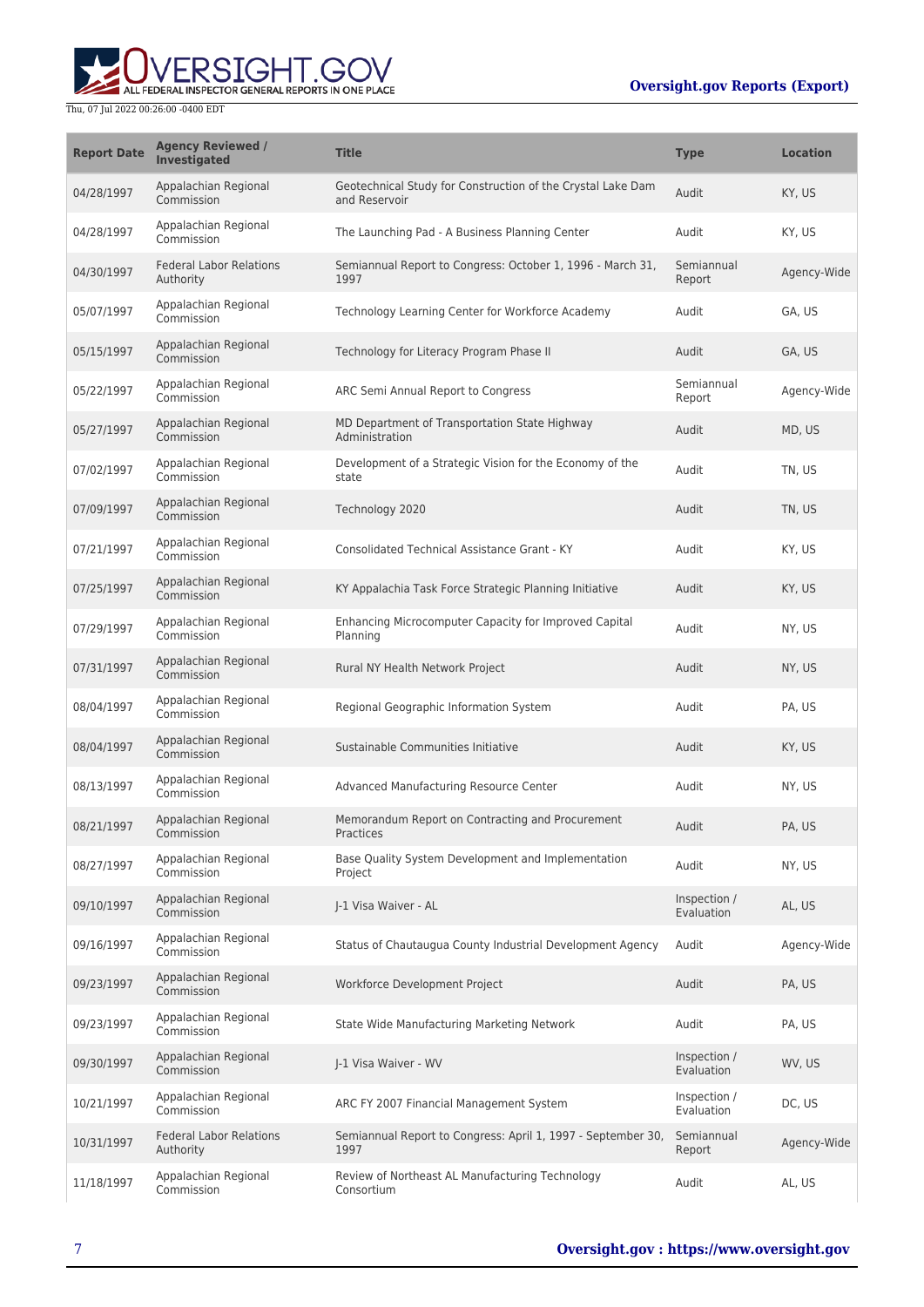

| <b>Report Date</b> | <b>Agency Reviewed /</b><br><b>Investigated</b> | <b>Title</b>                                                                                 | <b>Type</b>                | <b>Location</b> |
|--------------------|-------------------------------------------------|----------------------------------------------------------------------------------------------|----------------------------|-----------------|
| 11/20/1997         | Appalachian Regional<br>Commission              | Distance Learning Expansion Project                                                          | Audit                      | MD, US          |
| 11/20/1997         | Appalachian Regional<br>Commission              | Integrated Microscope Facility                                                               | Audit                      | MD, US          |
| 11/25/1997         | Appalachian Regional<br>Commission              | ARC Semi Annual Report to Congress                                                           | Semiannual<br>Report       | Agency-Wide     |
| 11/27/1997         | Appalachian Regional<br>Commission              | High Performance Computing Equipment for Industry and<br>Academia                            | Audit                      | MD, US          |
| 12/18/1997         | Appalachian Regional<br>Commission              | <b>Consolidated Technical Assistance Grant - PA</b>                                          | Audit                      | PA, US          |
| 12/31/1997         | Appalachian Regional<br>Commission              | Tri-County Council for Western MD                                                            | Audit                      | MD, US          |
| 01/08/1998         | Appalachian Regional<br>Commission              | Review of Leadership and Civic Infrastructure Initiative Project Audit                       |                            | MS, US          |
| 01/12/1998         | Appalachian Regional<br>Commission              | Technology Development Incubator                                                             | Audit                      | SC, US          |
| 01/13/1998         | Appalachian Regional<br>Commission              | <b>Consolidated Technical Assistance Grant - TN</b>                                          | Audit                      | TN, US          |
| 01/16/1998         | Appalachian Regional<br>Commission              | International Business Development in Appalachia TN                                          | Audit                      | TN, US          |
| 02/02/1998         | Appalachian Regional<br>Commission              | Internal Strategic Planning                                                                  | Audit                      | AL, US          |
| 02/04/1998         | Appalachian Regional<br>Commission              | J-1 Visa Waiver - NC                                                                         | Inspection /<br>Evaluation | Agency-Wide     |
| 02/13/1998         | Appalachian Regional<br>Commission              | Morehead State University/St. Clair Medical Center Child Care<br>Center                      | Audit                      | GA, US          |
| 02/13/1998         | Appalachian Regional<br>Commission              | Historic Resource Development Project                                                        | Audit                      | KY, US          |
| 02/26/1998         | Appalachian Regional<br>Commission              | Report of Applying Agreed-Upon Procedures - Appalachian<br>School of Law                     | Audit                      | VA, US          |
| 02/26/1998         | Appalachian Regional<br>Commission              | VA Department of Housing and Community Development                                           | Audit                      | VA, US          |
| 02/28/1998         | Office of Personnel<br>Management               | Report on the Use of Silent PPOs In The Federal Employees<br><b>Health Benefits Program</b>  | Other                      |                 |
| 03/10/1998         | Appalachian Regional<br>Commission              | Marketing and Business Expansion Program                                                     | Audit                      | PA. US          |
| 03/11/1998         | Appalachian Regional<br>Commission              | Report of Applying Agreed-Upon Procedures                                                    | Audit                      | WV, US          |
| 03/12/1998         | Appalachian Regional<br>Commission              | Manufacturing Assistance Center                                                              | Audit                      | PA, US          |
| 03/13/1998         | Appalachian Regional<br>Commission              | Clay County Board of Health                                                                  | Audit                      | WV, US          |
| 03/16/1998         | Appalachian Regional<br>Commission              | J-1 Visa Waiver - TN                                                                         | Inspection /<br>Evaluation | Agency-Wide     |
| 03/17/1998         | Appalachian Regional<br>Commission              | Report of Applying Agreed-Upon Procedures - The Economic<br>Planning and Development Council | Audit                      | PA, US          |
| 03/18/1998         | Appalachian Regional<br>Commission              | J-1 Visa Waiver - GA                                                                         | Inspection /<br>Evaluation | GA, US          |
| 03/20/1998         | Appalachian Regional<br>Commission              | Report of Applying Agreed-Upon Procedures - The PA State<br>University                       | Audit                      | PA, US          |
| 03/25/1998         | Appalachian Regional<br>Commission              | Textile and Carpet Information Exchange Service<br>Demonstration                             | Audit                      | GA, US          |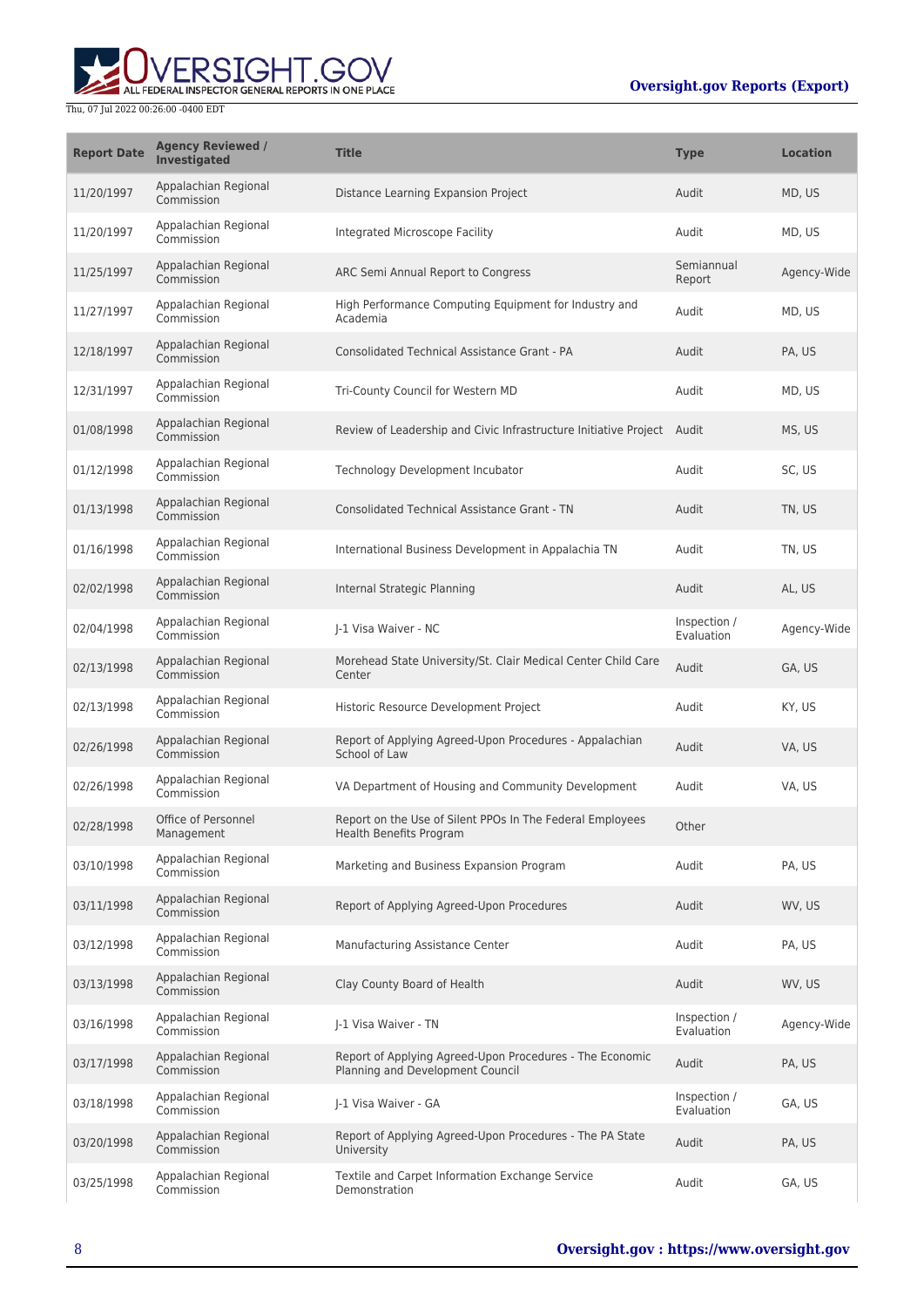

| <b>Report Date</b> | <b>Agency Reviewed /</b><br><b>Investigated</b> | <b>Title</b>                                                                        | <b>Type</b>                | <b>Location</b> |
|--------------------|-------------------------------------------------|-------------------------------------------------------------------------------------|----------------------------|-----------------|
| 03/26/1998         | Appalachian Regional<br>Commission              | Survey Report of ARC Grants Awarded for infrastructure<br>Project                   | Inspection /<br>Evaluation | DC, US          |
| 03/31/1998         | Appalachian Regional<br>Commission              | Customized Industrial Training                                                      | Audit                      | TN, US          |
| 03/31/1998         | Appalachian Regional<br>Commission              | DeKalb Solid Waste Landfill                                                         | Audit                      | MS, US          |
| 03/31/1998         | Appalachian Regional<br>Commission              | Kemper County Lake Assess Road                                                      | Audit                      | MS, US          |
| 03/31/1998         | Appalachian Regional<br>Commission              | Community Oriented Health Care Project                                              | Audit                      | WV, US          |
| 04/08/1998         | Appalachian Regional<br>Commission              | Report of Applying Agreed-Upon Procedures - Fay-Penn<br>Economic CouncilDecelopment | Audit                      | PA, US          |
| 04/13/1998         | <b>Federal Labor Relations</b><br>Authority     | Semiannual Report to Congress: October 1, 1997 - March 31,<br>1998                  | Semiannual<br>Report       | Agency-Wide     |
| 04/15/1998         | Appalachian Regional<br>Commission              | Deleware-Chenango-Madison-Otsego Career Academy                                     | Audit                      | NY, US          |
| 04/15/1998         | Appalachian Regional<br>Commission              | Northwest PA Regional Planning and Development<br>Commission                        | Audit                      | PA, US          |
| 04/15/1998         | Appalachian Regional<br>Commission              | Phase I, Equipment Project                                                          | Audit                      | KY, US          |
| 04/17/1998         | Appalachian Regional<br>Commission              | <b>Big Sandy Telecommunications Center Phases I</b>                                 | Audit                      | KY, US          |
| 04/24/1998         | Appalachian Regional<br>Commission              | Internationalization of KY Appalachian Counties                                     | Audit                      | KY, US          |
| 04/30/1998         | Appalachian Regional<br>Commission              | ARC Semi Annual Report to Congress                                                  | Semiannual<br>Report       | Agency-Wide     |
| 05/04/1998         | Appalachian Regional<br>Commission              | International Development Enhancement and Expansion<br>Project                      | Audit                      | WV, US          |
| 05/20/1998         | Appalachian Regional<br>Commission              | North GA Waste Management Project                                                   | Audit                      | GA, US          |
| 06/01/1998         | Appalachian Regional<br>Commission              | AL Export - A Targeted Export Assistance and Management<br>Training Program         | Audit                      | AL, US          |
| 06/17/1998         | Appalachian Regional<br>Commission              | I-1 Visa Waiver - VA                                                                | Inspection /<br>Evaluation | Agency-Wide     |
| 06/18/1998         | Appalachian Regional<br>Commission              | J-1 Visa Waiver - AL                                                                | Inspection /<br>Evaluation | Agency-Wide     |
| 07/07/1998         | Appalachian Regional<br>Commission              | J-1 Visa Waiver - KY                                                                | Inspection /<br>Evaluation | Agency-Wide     |
| 08/07/1998         | Appalachian Regional<br>Commission              | Consolidated Technical Assistance Grant - OH                                        | Audit                      | OH, US          |
| 08/10/1998         | Appalachian Regional<br>Commission              | J-1 Visa Waiver - OH                                                                | Inspection /<br>Evaluation | Agency-Wide     |
| 08/19/1998         | Appalachian Regional<br>Commission              | Interagency Day Care Center Project                                                 | Audit                      | OH, US          |
| 08/25/1998         | Appalachian Regional<br>Commission              | Controls over Contracts/Grants with Expired Performance<br>Periods                  | Inspection /<br>Evaluation | DC, US          |
| 09/22/1998         | Appalachian Regional<br>Commission              | Rural Action Leadership and Civic Development Inititative                           | Audit                      | OH, US          |
| 09/22/1998         | Appalachian Regional<br>Commission              | Review of Funds for Appalachian Industrial Retraining                               | Audit                      | OH, US          |
| 10/06/1998         | Appalachian Regional<br>Commission              | J-1 Visa Waiver - PA                                                                | Inspection /<br>Evaluation | Agency-Wide     |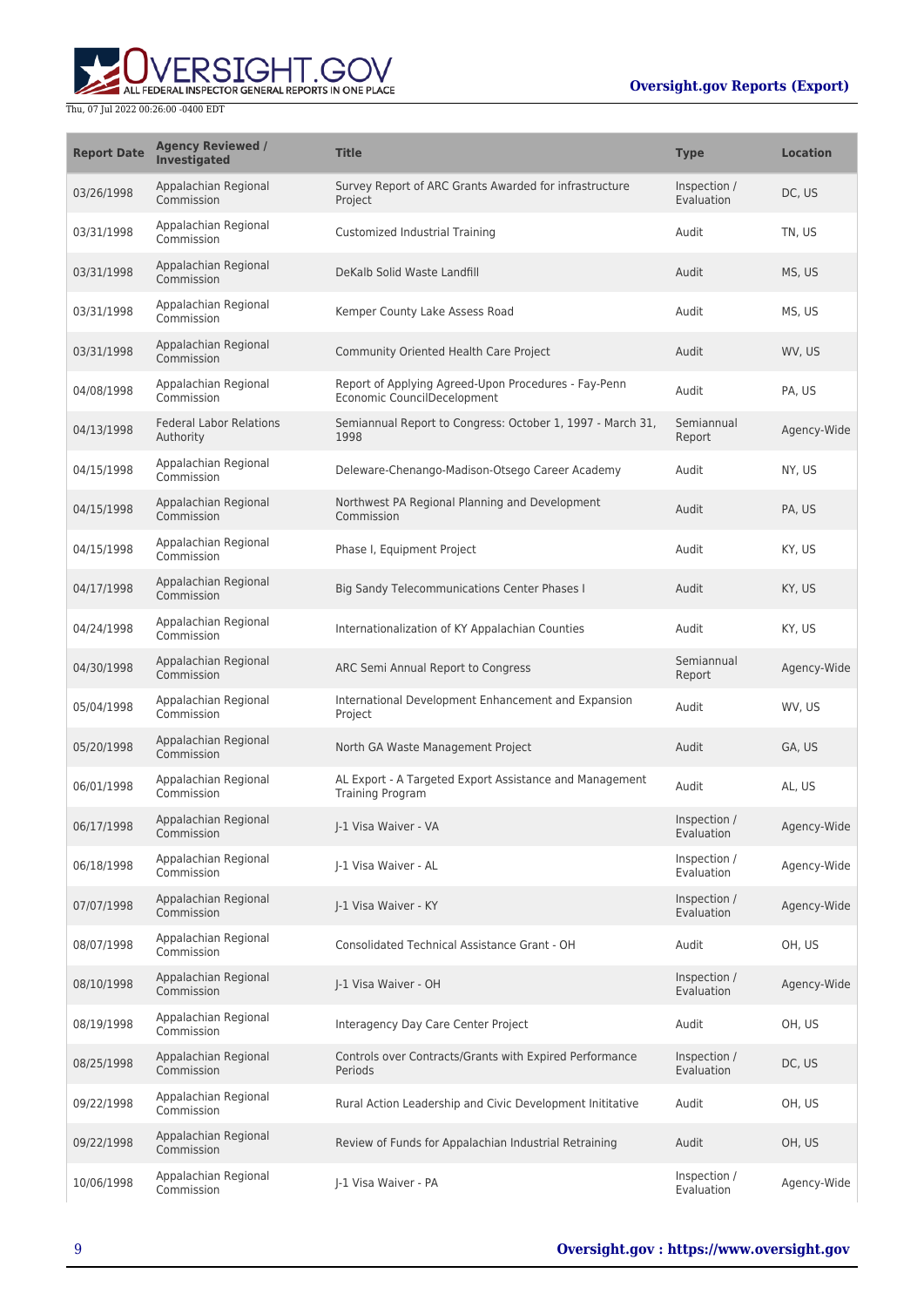# **WERSIGHT.GOV**

| <b>Report Date</b> | <b>Agency Reviewed /</b><br><b>Investigated</b> | <b>Title</b>                                                                                                                   | <b>Type</b>                | <b>Location</b>              |
|--------------------|-------------------------------------------------|--------------------------------------------------------------------------------------------------------------------------------|----------------------------|------------------------------|
| 10/15/1998         | Appalachian Regional<br>Commission              | I-1 Visa Waiver - NY                                                                                                           | Inspection /<br>Evaluation | Agency-Wide                  |
| 10/30/1998         | <b>Federal Labor Relations</b><br>Authority     | Semiannual Report to Congress: April 1, 1998 - September 30,<br>1998                                                           | Semiannual<br>Report       | Agency-Wide                  |
| 11/20/1998         | Appalachian Regional<br>Commission              | Enhancement of Business School Technology                                                                                      | Audit                      | MD, US                       |
| 11/20/1998         | Appalachian Regional<br>Commission              | Tri-Cities Appalachian International Trading Network                                                                           | Audit                      | TN, US                       |
| 11/20/1998         | Appalachian Regional<br>Commission              | ARC Semi Annual Report to Congress                                                                                             | Semiannual<br>Report       | Agency-Wide                  |
| 12/02/1998         | Appalachian Regional<br>Commission              | Appalachian International Business Center                                                                                      | Audit                      | NC, US                       |
| 02/23/1999         | Appalachian Regional<br>Commission              | <b>Consolidated Technical Assistance Grant - MS</b>                                                                            | Audit                      | $\bullet$ MS, US<br>• MS, US |
| 02/26/1999         | Appalachian Regional<br>Commission              | Review Report on Buckhorn Leadership Initiative                                                                                | Audit                      | KY, US                       |
| 03/10/1999         | Appalachian Regional<br>Commission              | Lake Cumberland Regional Justice and Victims Advocacy<br>Project                                                               | Audit                      | KY, US                       |
| 03/17/1999         | Appalachian Regional<br>Commission              | Controls over Contracts/Grants with Expired Performance<br>Periods                                                             | Inspection /<br>Evaluation | DC, US                       |
| 03/22/1999         | Appalachian Regional<br>Commission              | Review of Economic Development Information System                                                                              | Audit                      | SC, US                       |
| 03/22/1999         | Appalachian Regional<br>Commission              | Review of Telecommunications Adding Rural Counties to<br>AppNet                                                                | Audit                      | SC, US                       |
| 03/22/1999         | Appalachian Regional<br>Commission              | Review of Internet Training Facilities Project                                                                                 | Audit                      | SC, US                       |
| 03/24/1999         | Appalachian Regional<br>Commission              | Review of Science and Math to go Project                                                                                       | Audit                      | SC, US                       |
| 03/25/1999         | Appalachian Regional<br>Commission              | Review of the McCreary County Educational Development<br>Foundation                                                            | Audit                      | KY, US                       |
| 03/31/1999         | Office of Personnel<br>Management               | Semiannual Report to Congress October 1, 1998 - March 31,<br>1999                                                              | Semiannual<br>Report       | Agency-Wide                  |
| 03/31/1999         | Appalachian Regional<br>Commission              | Review of The Presbyterian Child Welfare Agency - Breathitt<br>Montessori Pre-School Relocation                                | Audit                      | KY, US                       |
| 03/31/1999         | Appalachian Regional<br>Commission              | Review of The Presbyterian Child Welfare Agency                                                                                | Audit                      | KY, US                       |
| 04/14/1999         | <b>Federal Labor Relations</b><br>Authority     | Management Letter- Reviewing and Revising Pre 1995<br>Delegations of Authority, Memoranda of Understanding and<br>Instructions | Other                      | Agency-Wide                  |
| 04/22/1999         | Appalachian Regional<br>Commission              | J-1 Visa Waiver - AL                                                                                                           | Inspection /<br>Evaluation | Agency-Wide                  |
| 04/30/1999         | Appalachian Regional<br>Commission              | <b>GA RLF</b>                                                                                                                  | Audit                      | GA, US                       |
| 04/30/1999         | <b>Federal Labor Relations</b><br>Authority     | Semiannual Report to Congress: October 1, 1998 - March 31,<br>1999                                                             | Semiannual<br>Report       | Agency-Wide                  |
| 05/05/1999         | Appalachian Regional<br>Commission              | Review of AL Strategic Plan for Telecommunications                                                                             | Audit                      | AL, US                       |
| 05/05/1999         | Appalachian Regional<br>Commission              | Review of Consolidated Technical Assistance Program                                                                            | Audit                      | AL, US                       |
| 05/14/1999         | Appalachian Regional<br>Commission              | Review of Debkilb County Tourism/Business Development<br>Center                                                                | Audit                      | AL, US                       |
| 05/26/1999         | Appalachian Regional<br>Commission              | Survey Report - Review of Jefferson County Distance Learning                                                                   | Audit                      | AL, US                       |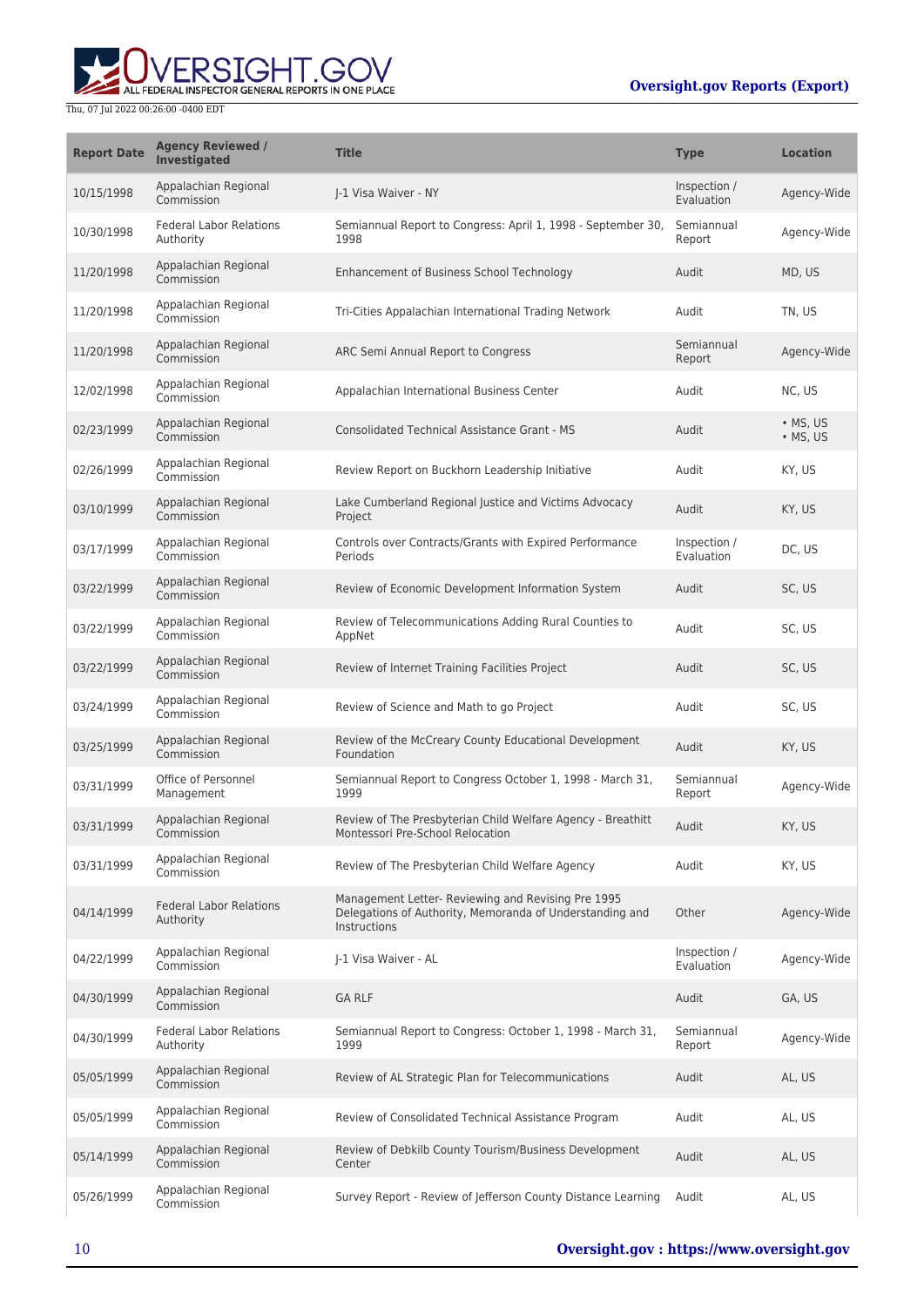

| <b>Report Date</b> | <b>Agency Reviewed /</b><br>Investigated    | <b>Title</b>                                                              | <b>Type</b>                | <b>Location</b> |
|--------------------|---------------------------------------------|---------------------------------------------------------------------------|----------------------------|-----------------|
| 06/02/1999         | Appalachian Regional<br>Commission          | ARC Semi Annual Report to Congress                                        | Semiannual<br>Report       | Agency-Wide     |
| 07/01/1999         | Appalachian Regional<br>Commission          | Review of Entrepreneurial Education Project                               | Audit                      | GA. US          |
| 07/01/1999         | Appalachian Regional<br>Commission          | Consolidated Technical Assistance Grant - WV                              | Audit                      | WV, US          |
| 07/08/1999         | Appalachian Regional<br>Commission          | Southwest Regional Jail/Industrial Park Water Project                     | Audit                      | WV, US          |
| 08/05/1999         | Appalachian Regional<br>Commission          | Survey of Timeliness of Claims Processing & Follow-up Action              | Inspection /<br>Evaluation | DC, US          |
| 08/25/1999         | Appalachian Regional<br>Commission          | I-1 Visa Waiver - NY                                                      | Inspection /<br>Evaluation | Agency-Wide     |
| 08/25/1999         | Appalachian Regional<br>Commission          | Training Tomorrow's Workforce                                             | Audit                      | KY, US          |
| 08/31/1999         | Appalachian Regional<br>Commission          | Northern Tier Regional Planning and Development Council                   | Audit                      | PA, US          |
| 08/31/1999         | Appalachian Regional<br>Commission          | TN Quality Award Alliance Global Market Development Phase<br>$\mathbf{H}$ | Audit                      | TN, US          |
| 09/03/1999         | Appalachian Regional<br>Commission          | <b>NC Technical Assistance</b>                                            | Audit                      | NC, US          |
| 09/15/1999         | Appalachian Regional<br>Commission          | PA Department of Community and Economic Development                       | Audit                      | PA, US          |
| 09/20/1999         | Appalachian Regional<br>Commission          | TN Regional Entrepreneurial initiative                                    | Audit                      | TN, US          |
| 09/24/1999         | Appalachian Regional<br>Commission          | Rockcastle County Economic Development Initiative                         | Audit                      | KY, US          |
| 09/29/1999         | Appalachian Regional<br>Commission          | Grant Agreement Expenditures Audit NC                                     | Audit                      | NC, US          |
| 09/30/1999         | Office of Personnel<br>Management           | Semiannual Report to Congress April 1, 1999 - September 30,<br>1999       | Semiannual<br>Report       | Agency-Wide     |
| 09/30/1999         | Appalachian Regional<br>Commission          | I-1 Visa Waiver - AL                                                      | Inspection /<br>Evaluation | Agency-Wide     |
| 09/30/1999         | Appalachian Regional<br>Commission          | Facilities Master Planning Project                                        | Audit                      | OH, US          |
| 09/30/1999         | Appalachian Regional<br>Commission          | Review of Rural Health and Wellness Program                               | Audit                      | KY, US          |
| 10/07/1999         | <b>Federal Labor Relations</b><br>Authority | Semiannual Report to Congress: April 1, 1999 - September 30,<br>1999      | Semiannual<br>Report       | Agency-Wide     |
| 10/20/1999         | Appalachian Regional<br>Commission          | OH University Southern Campus Technology Outreach Center                  | Audit                      | OH, US          |
| 10/20/1999         | Appalachian Regional<br>Commission          | Review of Welding Laboratory/Classroom Project                            | Audit                      | NY, US          |
| 10/22/1999         | Appalachian Regional<br>Commission          | Review of Wrap Around Child Care Project                                  | Audit                      | NY, US          |
| 10/27/1999         | Appalachian Regional<br>Commission          | Review of Southern Tier Rail Line Development Project                     | Audit                      | NY, US          |
| 10/27/1999         | Appalachian Regional<br>Commission          | Review of Rail line Preservation Project                                  | Audit                      | NY, US          |
| 10/28/1999         | Appalachian Regional<br>Commission          | Purchasing of Goods and Services                                          | Inspection /<br>Evaluation | DC, US          |
| 11/01/1999         | Appalachian Regional<br>Commission          | ARC Semi Annual Report to Congress                                        | Semiannual<br>Report       | Agency-Wide     |